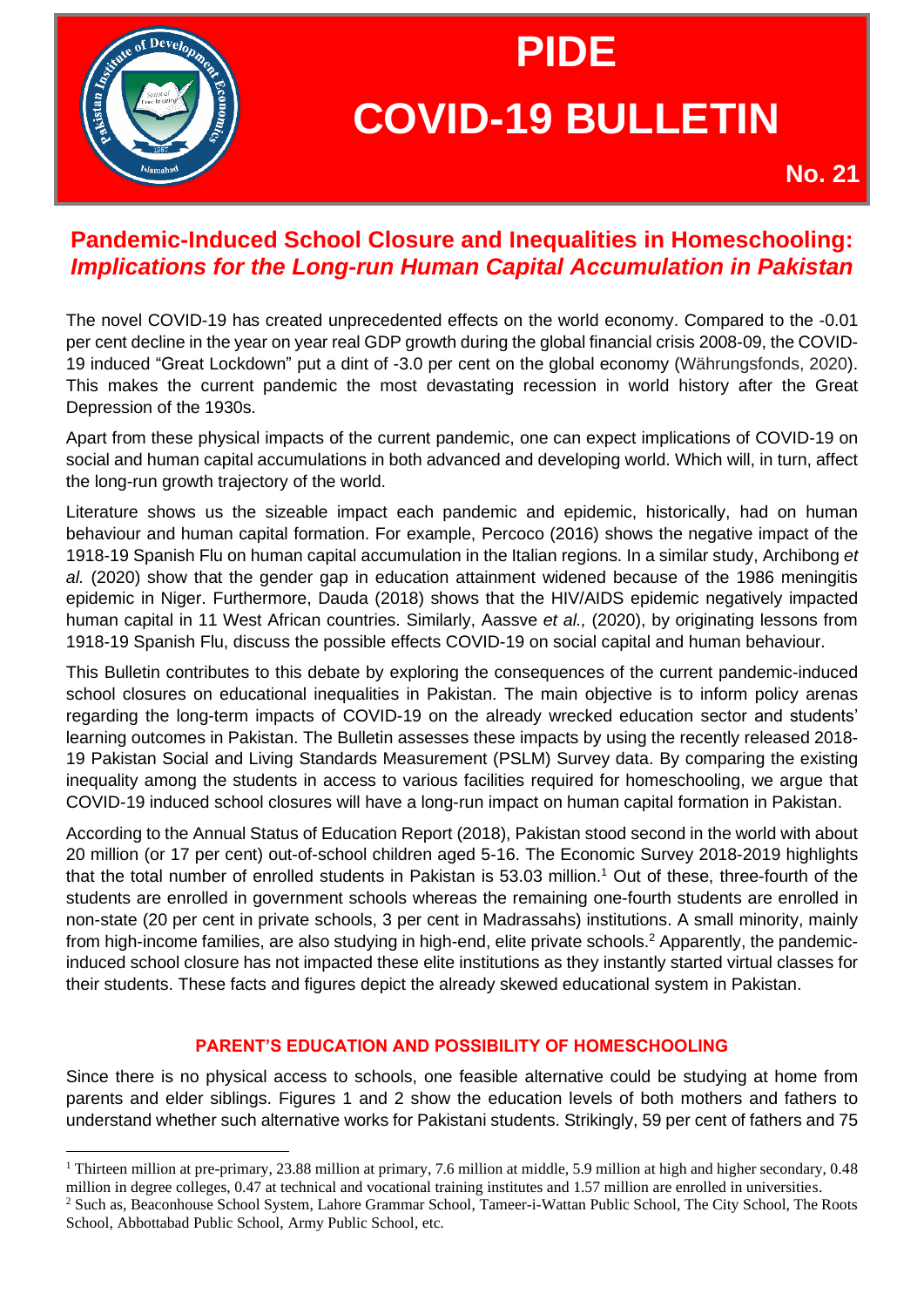per cent of mothers are illiterate, thus, three-fourth of the students would not be able to gain much from their parents during the pandemic-induced school closures. Besides, only 5 per cent fathers and 4 per cent of mothers have a university degree.<sup>3</sup>



Figure 1: Students' Father Education Level

*Source: Authors' Calculations using PSLM / HIES 2018-19.*



Figure 2: Students' Mother Education-level

*Source: Authors' Calculations Using PSLM / HIES 2018-19.*

# **PREVAILING INEQUALITY IN ACCESS TO FACILITIES REQUIRED FOR HOMESCHOOLING**

Besides studying from parents, students can exploit other options to study at home. For example, the government has launched an initiative named '*Teleschool'* for students in grades 1-8 (primary and middle). This initiative addresses the school closures by imparting knowledge through Pakistan Television (PTV).<sup>4</sup> Also, access to the internet and other electronic devices can help students pacing up with those who study in elite schools. Most of the colleges and universities are already exercising virtual teaching, so access to the internet and computer/laptop (or at least smartphones) is necessary for tertiary-level students.<sup>5</sup> In this

<sup>&</sup>lt;sup>3</sup> In addition, most of these 5 per cent educated parents will also be working from home so they could be able to allocate less time for the children education.

<sup>4</sup> <https://www.brecorder.com/2020/04/20/590852/teleschool-initiative-gets-tremendous-response/>

<sup>&</sup>lt;sup>5</sup> Access to electricity can also be a significant impediment. However, PSLM data shows that more than 95% students have household which have access to electricity.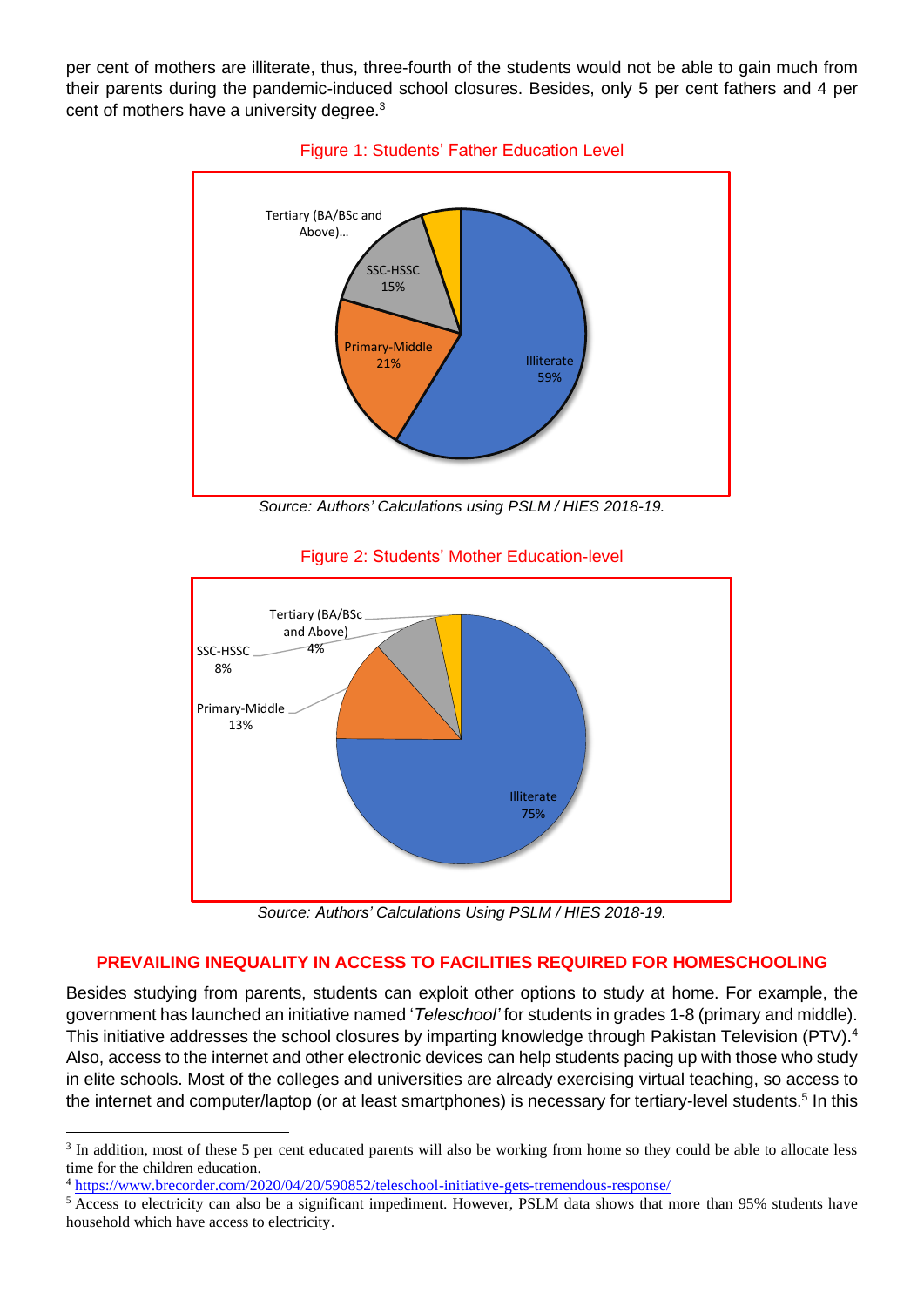regard, we use the 2018-19 PSLM data to show the inequalities among students in exploiting these possibilities.

Table 1 provides results for students' access to different facilities that are necessary for study from home. The results indicate that 55 per cent of the students would be able to take advantage of the recently launched government's '*Teleschool*' initiative which is imparting knowledge through Pakistan Television (PTV). <sup>6</sup> Similarly, only 39 per cent of the students have household access to the internet connection. In other words, two-thirds of the students would not be able to attend their online classes from their homes. It is worth noting that only one-tenth of the students enjoy access to computers at home, while 8.8 per cent have access to laptops. These numbers seriously skew the educational attainment from home. Likewise, two more gadgets which can be used for homeschooling are tablet and mobile phone. Table 1 shows that only 2.25 per cent of the students in Pakistan have the luxury to own a tablet while on the other hand, 97 per cent of students have household access to mobile. Only 21 per cent of students have a personal phone and 12.6 per cent of them have are smartphones.

#### Table 1: Students with Household Access to Various Facilities

| Per centage of Students with Household Access to:                                  |          |          |        |        |               |  |  |
|------------------------------------------------------------------------------------|----------|----------|--------|--------|---------------|--|--|
| <b>Television</b>                                                                  | Internet | Computer | Laptop | Tablet | <b>Mobile</b> |  |  |
| 55.12                                                                              | 38.95    | 10.37    | 8.78   | 2.25   | 96.98         |  |  |
| Notes: Those results are based on 10.017 students with "currently enrolled" status |          |          |        |        |               |  |  |

*Notes: These results are based on 40,047 students with "currently enrolled" status. Source: Authors' Calculations using PSLM / HIES 2018-19.*

Table 2 distributes students' access to different facilities across gender and various education levels. Contrary to the general perception, our analysis using PSLM data shows that female students at all levels enjoy relatively higher or equitable access to facilities such as TV, Internet, and electronic gadgets. However, these figures should not be taken at face value because male and female siblings can be accessing these gadgets in the same household. If this is the case, then a possible mechanism through which inequality might increase can be the intra-household disparity in access to these facilities. For example, the male child can get preference in accessing computer/laptop or other learning devices present in the house. Overall, we cannot comprehend the true impact of the pandemic-induced school closure on gender inequality in human capital accumulation across Pakistan.

|                                | <b>Male</b> | <b>Female</b> | All   |  |  |  |  |
|--------------------------------|-------------|---------------|-------|--|--|--|--|
| <b>Primary and Middle</b>      |             |               |       |  |  |  |  |
| TV                             | 50.28       | 56.69         | 53.08 |  |  |  |  |
| <b>Internet</b>                | 31.95       | 35.44         | 33.47 |  |  |  |  |
| Computer                       | 7.02        | 8.14          | 7.51  |  |  |  |  |
| Laptop                         | 5.29        | 5.92          | 5.56  |  |  |  |  |
| <b>Tablet</b>                  | 1.52        | 2.15          | 1.80  |  |  |  |  |
| <b>Matric and Intermediate</b> |             |               |       |  |  |  |  |
| <b>TV</b>                      | 57.97       | 69.97         | 62.81 |  |  |  |  |
| Internet                       | 52.69       | 54.37         | 53.37 |  |  |  |  |
| Computer                       | 17.56       | 19.25         | 18.24 |  |  |  |  |
| Laptop                         | 15.15       | 15.95         | 15.47 |  |  |  |  |
| <b>Tablet</b>                  | 2.92        | 3.83          | 3.29  |  |  |  |  |
| <b>Tertiary</b>                |             |               |       |  |  |  |  |
| TV                             | 58.10       | 68.89         | 62.83 |  |  |  |  |
| <b>Internet</b>                | 82.37       | 79.59         | 81.15 |  |  |  |  |
| Computer                       | 30.71       | 31.83         | 31.20 |  |  |  |  |
| Laptop                         | 40.76       | 38.52         | 39.78 |  |  |  |  |
| <b>Tablet</b>                  | 5.59        | 7.17          | 6.28  |  |  |  |  |

Table 2: Students with Household Access to Various Facilities across Gender (%)

*Source: Authors' Calculations using PSLM / HIES 2018-19.*

<sup>6</sup> <https://www.brecorder.com/2020/04/20/590852/teleschool-initiative-gets-tremendous-response/>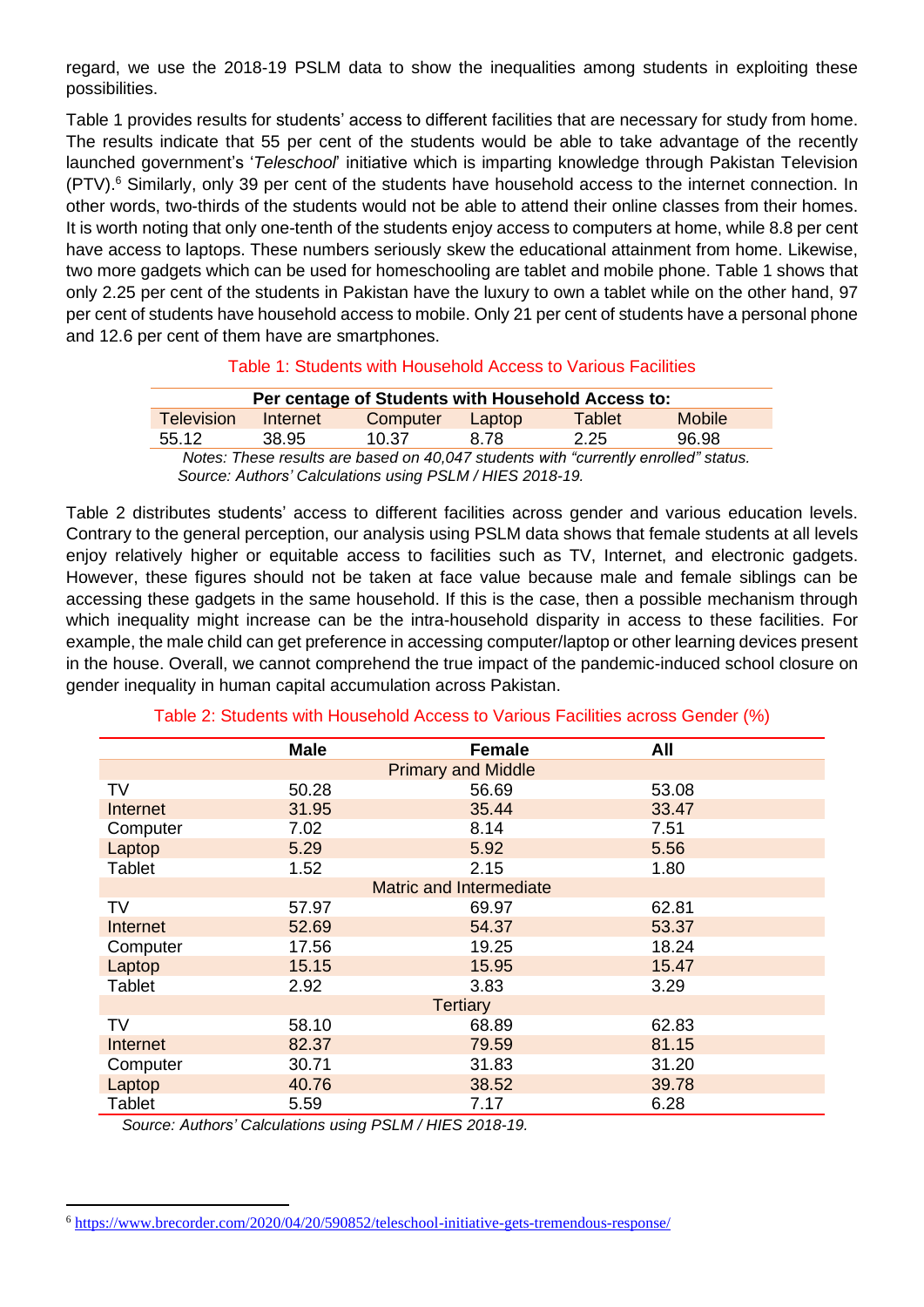At the tertiary level, 81 per cent of the students have access to the internet in contrast to the overall access of 39 per cent.<sup>7</sup> This finding is important since most of the university students require internet facility to attend their online classes.<sup>8</sup> In addition, access to computer and laptop are also higher for the students studying at tertiary level. One-third of the students have computers at their home while 40% of the students have access to the laptop. These facilities would be helpful for students in completing assignments that cannot be done on cellphones. The PSLM data also substantiate this argument by demonstrating that about one-half of the students use computers at their education place. Access to computers and laptops among tertiary level students is strikingly higher as compared to national averages, but still half of the students would not be able to perform their assignments with ease. Subsequently, this inequality has consequences for the student's competitiveness in the future job market.

#### **IS THERE A HETEROGENEITY IN ACCESS TO FACILITIES ACROSS PROVINCES?**

Besides the overall differences in access to facilities, one can also be interested to comprehend the intraprovinces' disparities among students and its implications for human capital formation. In this regard, we provide evidence for provincial variation in access to various facilities that can be used for homeschooling.

Figure 3 depicts across provinces' variation in students with household access to television. It shows that more than two-thirds of the primary and middle students from urban areas of Sindh and Punjab have access to television at home. Thus, these students would have disproportionate access to the '*Teleschool'*  initiative compared to students from rural Baluchistan and Khyber Pakhtunkhwa. Figure 4 also shows access to the internet among university students across provinces. More than 75 per cent of university students from urban Sindh and KP enjoy access to the internet while the number is slightly below 70 per cent for urban Punjab. However, only 24, 32, and 44 per cent of university students from rural KP, rural Baluchistan, and rural Sindh, respectively, would be able to attend their online university classes from home.



### Figure 3: Student's Access to TV across Provinces

*Source: Author's Calculations Using PSLM / HIES 2018-19.*

<sup>&</sup>lt;sup>7</sup> Out of 40,047 currently enrolled students in PSLM 2018-19, 1,878 (4.69%) study at tertiary (university) level.

<sup>&</sup>lt;sup>8</sup> Most of the private universities offer online classes from March, 2020 while public universities and colleges went virtual from 1<sup>st</sup> of June.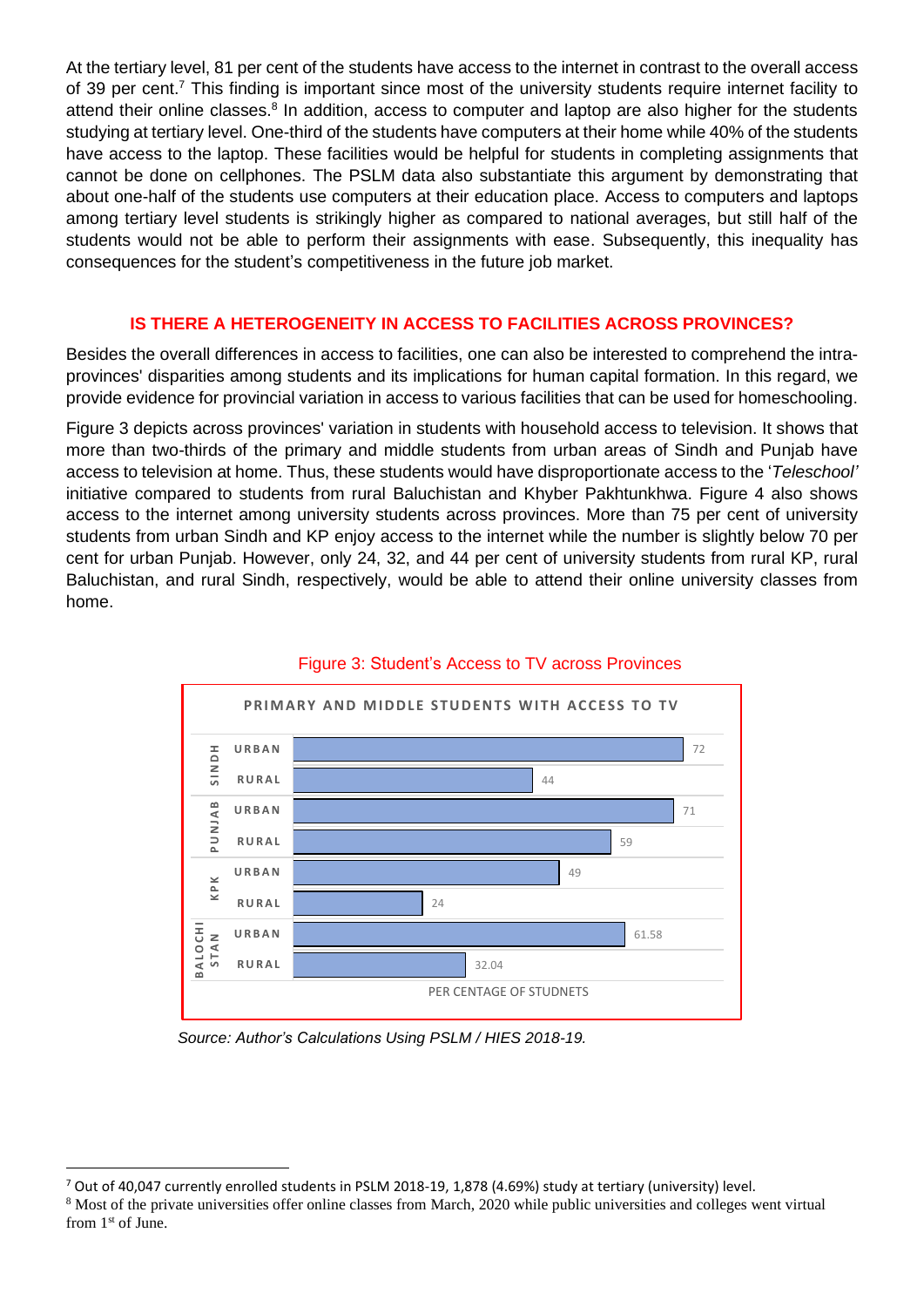

# Figure 4: Student's Access to the Internet across Provinces

 *Source: Author's Calculations Using PSLM / HIES 2018-19.*

#### Figure 5: Student's Access to Computer across Provinces



 *Source: Author's Calculations Using PSLM / HIES 2018-19.*

Figures 5 and 6 show striking differences in access to computers and laptops across provinces. On average, one-third of the university students from urban areas of Sindh, Punjab, and KP has access to computer and laptop, meaning, only they could perform their university assignments from home. On the other hand, students who belong to rural areas would not be able to do so which would lead to a skewer educational attainment with rural students being left behind.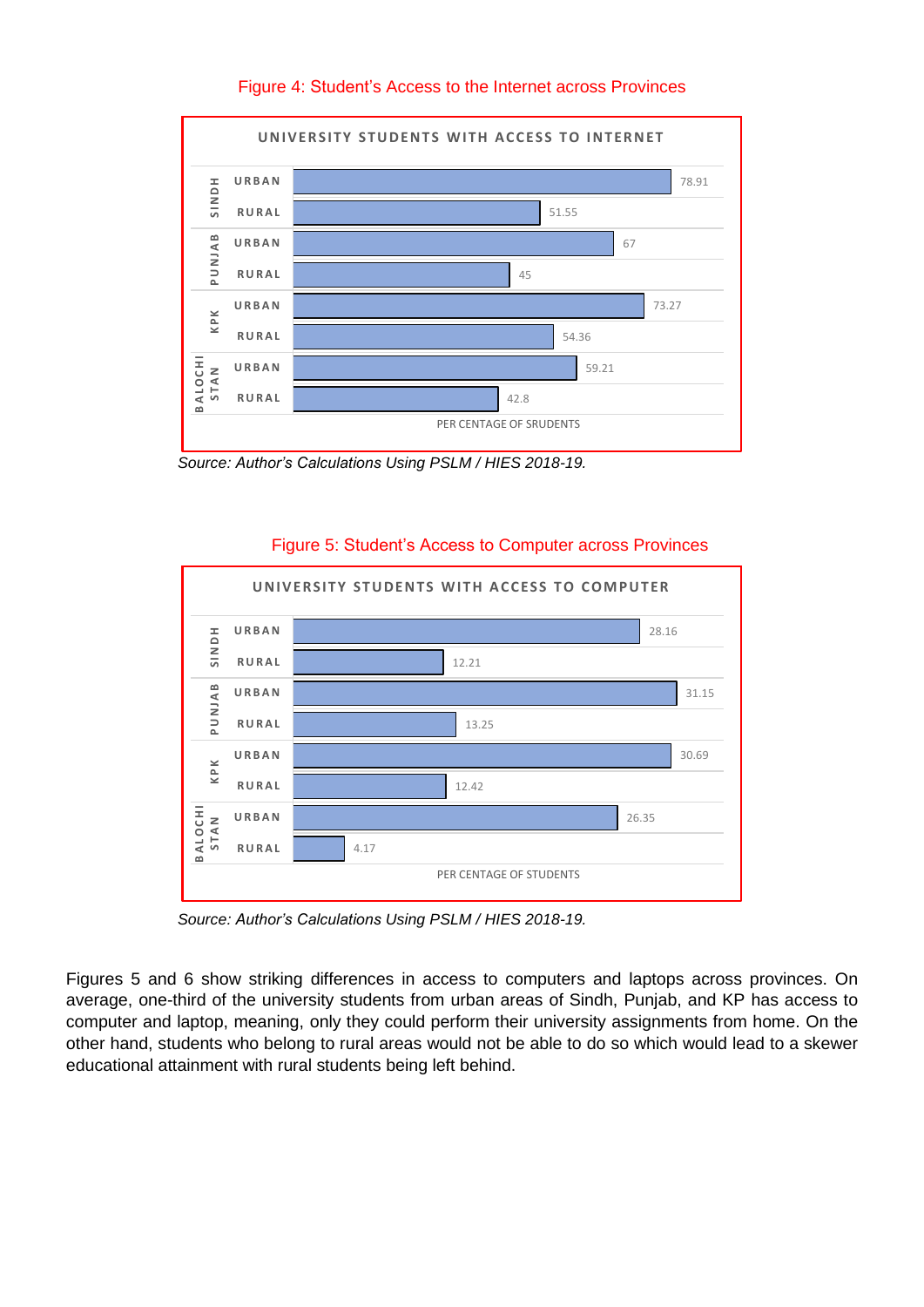Figure 6: Student's Access to Laptop across Provinces



 *Source: Author's Calculations Using PSLM / HIES 2018-19.*



## Figure 7: Assess to Different Facilities at District-level in Pakistan

*Source: Authors' Calculations using The Annual Status of Education Report (2019).*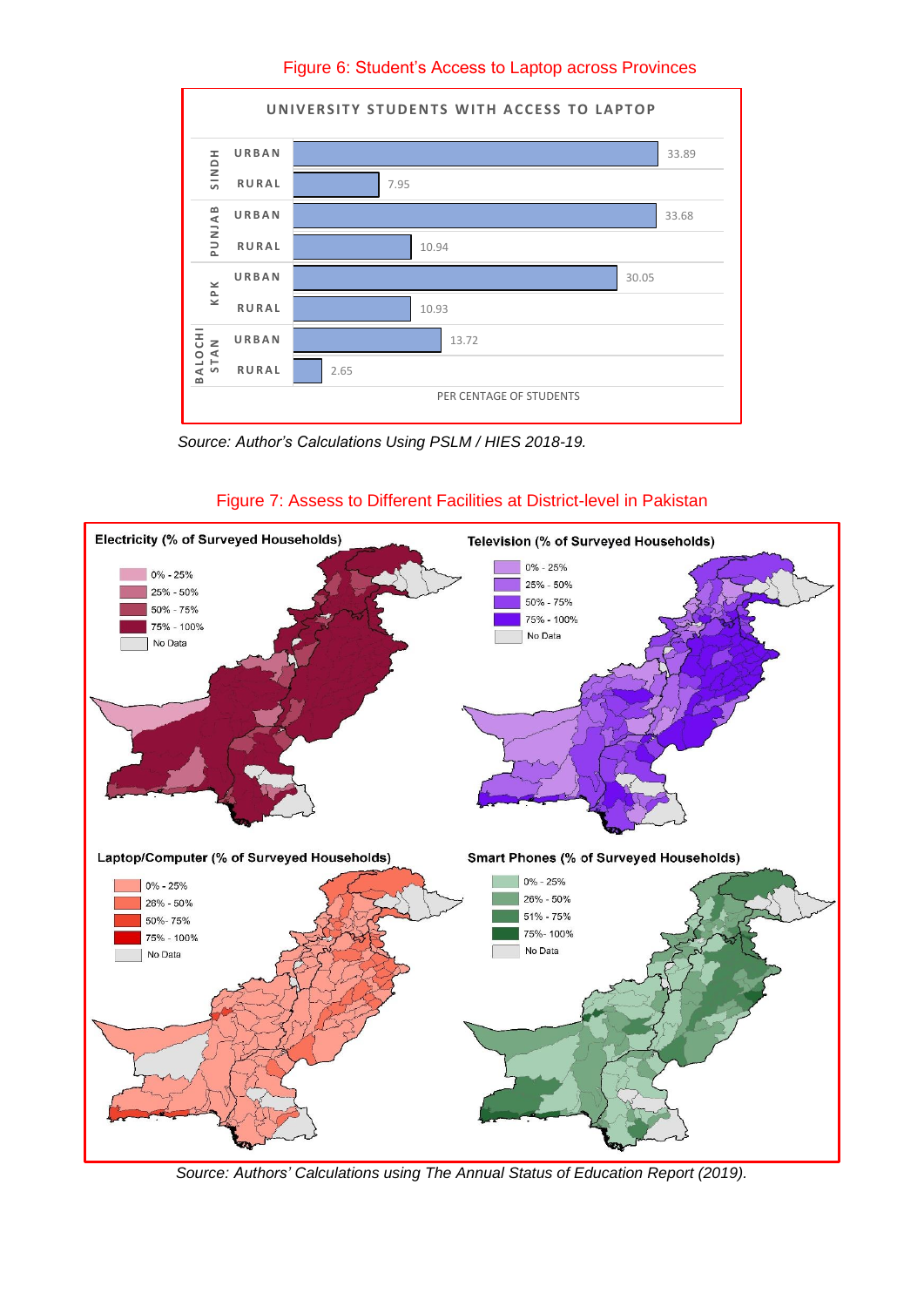Finally, we use the Annual Status of Education Report (2019) data to present the geographical maps of Pakistan (see figure 7). These results also substantiate our findings from the PSLM data as very few districts lie in the range where 75-100 per cent of students have access to television, laptop/computer, and smartphones.

# **WHY STUDENTS DO NOT HAVE ACCESS TO THESE FACILITIES?**

Finally, we explore why students do not have access to these facilities. Figure 8 shows the results of the question, "*Why you are not using a computer (desktop, laptop, tablet or similar)?*" asked from the students in the 2018-19 PSLM survey. The results show that only one-fifth of students report that they do not own these gadgets due to lack of affordability. Affordability is just a part, but not the whole answer to the question. Surprisingly, half of the students who do not own these gadgets reported that they do not know how to use them. Similarly, a quarter of the students did not find these gadgets useful in 2018-19.



#### Figure 8: Assess to Different Facilities at District Level in Pakistan

*Source: Author's Calculations Using PSLM / HIES 2018-19.*

#### **IMPLICATIONS FOR HUMAN CAPITAL FORMATION AND JOB MARKET OUTCOMES**

The above sections show striking inequalities across students at all levels of education. At the primary and middle level, students from government schools and low-end private schools can either be taught by their parents or can access *Teleschool* through television. We show than about two-thirds of the students have illiterate parents and half of the students do not have access to television. At the tertiary level, one-fifth of the students cannot access the internet to attend their virtual classes while two-third of the university students would fail to perform their assignments efficiently due to no computer/laptop facility available at home. Across provinces heterogeneity in incidence of inequality is also strikingly high. Now, the question is, will these inequalities have any impact on long-run human capital formation in Pakistan?

Zero learning during school closures would have negative effects on the human capital formation of students without access to television, internet and electronic gadgets. Moreover, for primary and middle students these inequalities also widen the grades' gap among students with and without these facilities. Similarly, university students without access to the internet and computer might have to freeze their semester or pay in terms of lower CGPA (low attendance and poor quality of assignments). In the long run, the impact of these disparities might translate into job market outcomes. Especially, students from the rural areas, who already lag in competing for high-end jobs, will find it more challenging to compete for these jobs in the future.

It is also necessary to note another reason for why a greater proportion of university students have access to computers/laptops. Intuitively, students belonging to high-income households are more likely to attain higher levels of education and these are the students who can afford modern means of communication